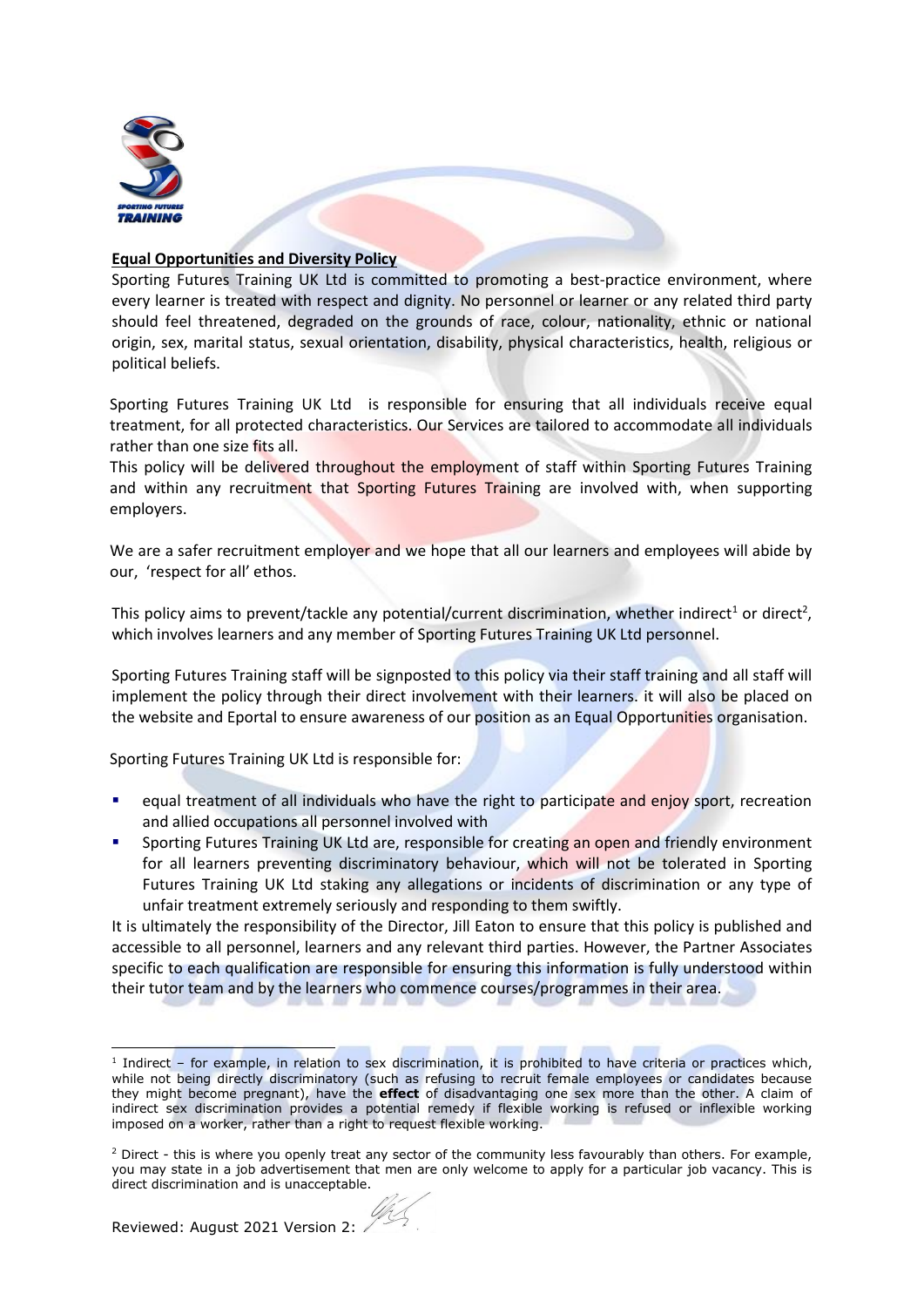Should you wish to discuss any matter or voice a grievance in relation to the above in confidence, please contact Jill Eaton on 07901 603292 or, alternatively, learners may follow the Sporting Futures Training UK Ltd Learner Complaints Procedure



## **SPORTING FUTURES** TRAINING

Reviewed: August 2021 Version 2: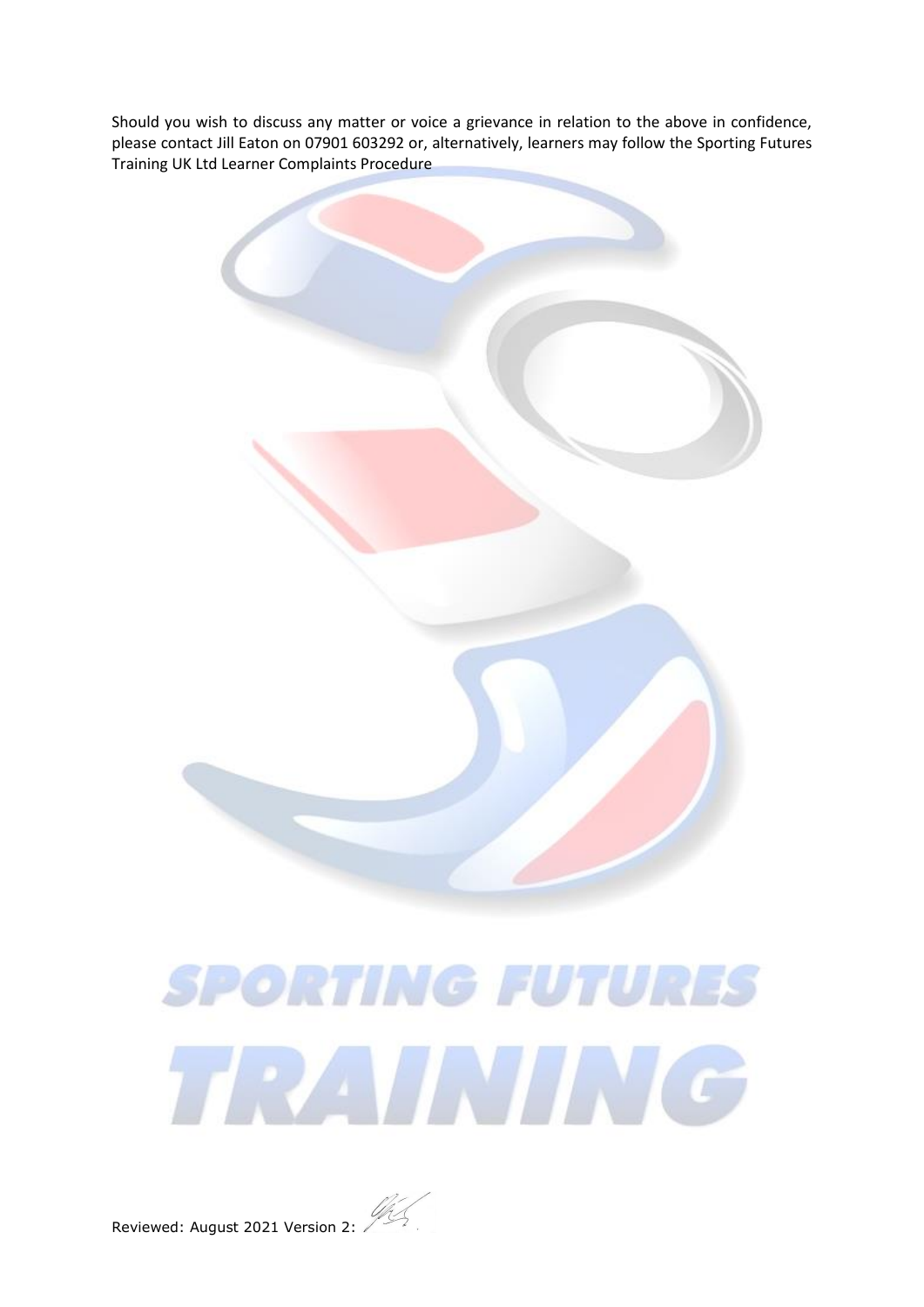## **Access to Fair Assessment**

Sporting Futures Training UK Ltd are committed to providing ongoing support to learners with particular requirements and aspires to eliminate discrimination. On this basis, we ensure accessible services and make appropriate adjustments, where required, to facilitate learners in completing the course/programme as independently as possible. Our personnel are committed to contributing to this practice and the overall aims are to assist learners in managing their individual situation and create a more accessible learning and assessment environment for all. In order for this to be achieved, we aim to determine learners' particular requirements and requests for the provision of access arrangements at an early stage. In making sure our access to fair assessment statement is implemented effectively and all learners are treated fairly, we aim to:

- ensure the access to fair assessment statement and practice are understood and complied with by any personnel involved in assessment and also by learners
- promote equality in relation to the provision of the learning programme and assessment of the qualification
- **■** adhere to related procedures and regulations regarding reasonable adjustments to assessment and special consideration
- ensure buildings and assessment sites used for delivery and assessment are accessible to all learners, as far as is practicable
- request permission for the implementation of specific adjustments from the awarding body where required
- ensure appropriate equipment/personnel (technological equipment or any assistant personnel, ie reader, scribe, practical assistant, etc) is available for selected adjustments to delivery and/or assessment
- use assistive equipment and personnel within the reasonable adjustments framework, as outlined by the awarding body, without disadvantaging others who are not affected by particular requirements.

It is ultimately the responsibility of the Director Jill Eaton to ensure that this statement and related procedures are published and accessible to all personnel, learners and any relevant third parties. However, the partner Associates specific to each qualification are responsible for ensuring this information is fully understood by their tutor team and by the learners who commence courses/programmes in their area.

Learners have the right to raise any issues related to the implementation of access arrangements or make a formal complaint via the Sporting Futures Training UK Ltd complaints procedure or the Sporting Futures Training UK Ltd learner appeals procedure, if they are not satisfied with the outcome of the decision in relation to the access arrangements applied.